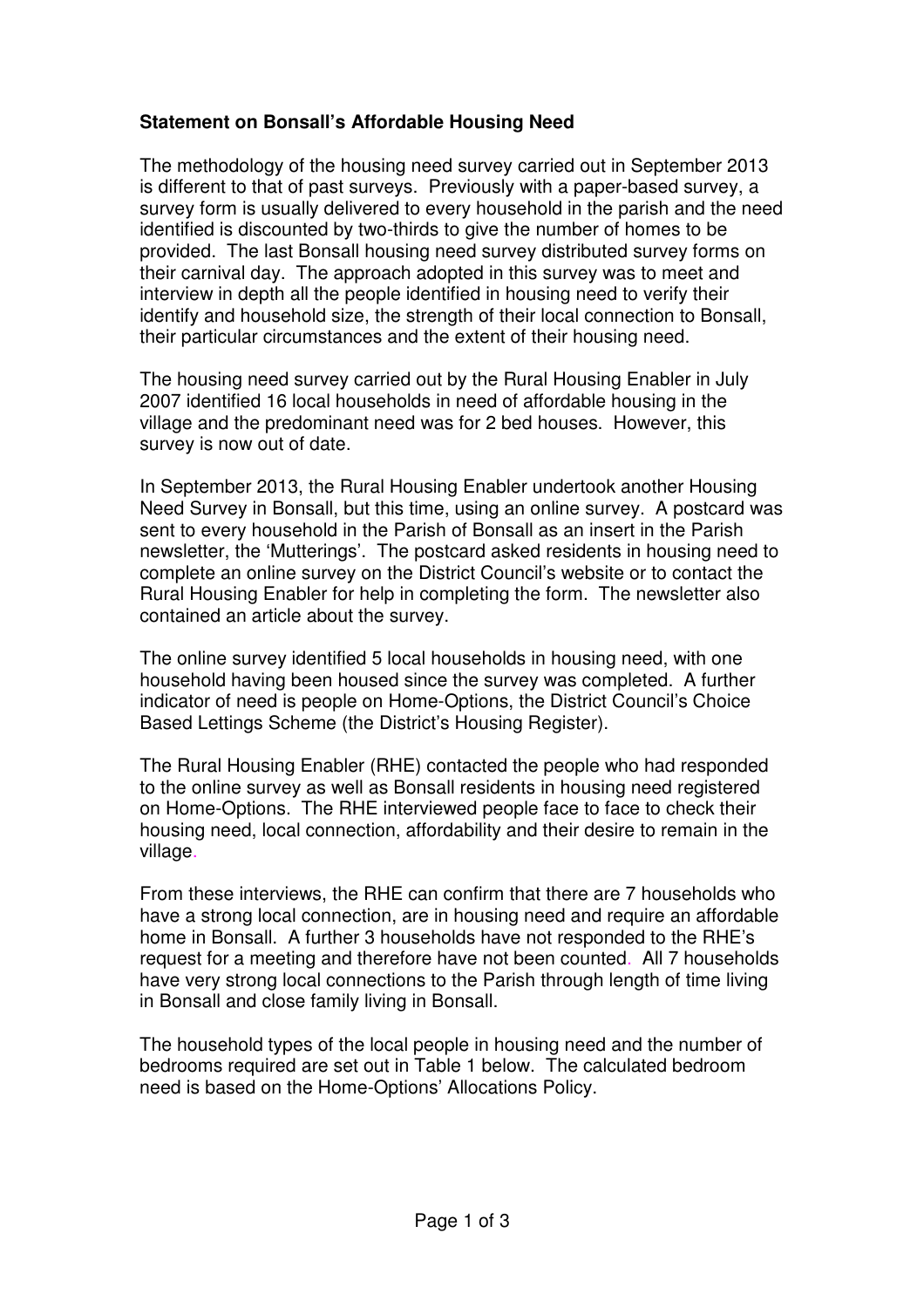## **Table 1: Household types and bedroom need**

| <b>Household Type</b>   | <b>Number</b> | No. of          |
|-------------------------|---------------|-----------------|
|                         |               | <b>Bedrooms</b> |
| Single person           | 3             |                 |
| Couple with 1 child and |               | $\mathcal{P}$   |
| pregnant                |               |                 |
| Couple-pregnant         |               | 2               |
| 1 adult with 1 child    |               | 2               |
| Couple with 2 children  |               | ⌒               |

The table below shows the affordable housing stock in Bonsall – 10 in total, with only 4 becoming available in over 5 years. Bonsall only has 2 x 2 bed houses, neither of which have become available in the past 5 years. There is no accommodation for single people or couples, except older person's bungalows – and only 1 of these has become available in the past 5 years. The need for affordable homes for local people in Bonsall is unlikely to be met by turnover in current stock.

| <b>Dwelling</b><br><b>Type</b> | <b>Current</b><br><b>Affordable</b><br><b>Housing</b><br><b>Stock</b> | <b>Comments</b>              | <b>Turnover</b><br>between April<br>2008 to 1 Oct<br>2013 | <b>Housing</b><br><b>Association</b> |
|--------------------------------|-----------------------------------------------------------------------|------------------------------|-----------------------------------------------------------|--------------------------------------|
| 1 bed<br>bungalow              | 3                                                                     | Designated<br>Older Person's |                                                           | Dales Housing Ltd.                   |
| 2 bed house                    |                                                                       | <b>General Needs</b>         | 0                                                         | Dales Housing Ltd.                   |
| 3 bed house                    | 3                                                                     | <b>General Needs</b>         | 3                                                         | Dales Housing Ltd.                   |
| 4 bed house                    | 2                                                                     | <b>General Needs</b>         | 0                                                         | Dales Housing Ltd.                   |
| 2 bed house                    |                                                                       | <b>General Needs</b>         | 0                                                         | <b>PDRHA</b>                         |
| <b>Total</b>                   | 10                                                                    |                              | 4                                                         |                                      |

## **Bonsall - Affordable Housing Stock and turnover**

Of the 4 properties that have become available in the past 5.5 years, 3 became available in 2009, and a 3 bed house became available in July this year. The latest property had 9 'eligible bids', which means that 9 households who met the bedroom criteria expressed an interest in the property.

In summary, there is sufficient need in Bonsall to support the current proposal for 5 affordable homes. A mix of 3 x 2 bed 4 person houses and 2 x 2 bed 4 person flats for affordable rent would meet this identified need. 2 bedroom flats rather than 1 bedroom flats would give greater degree of flexibility within